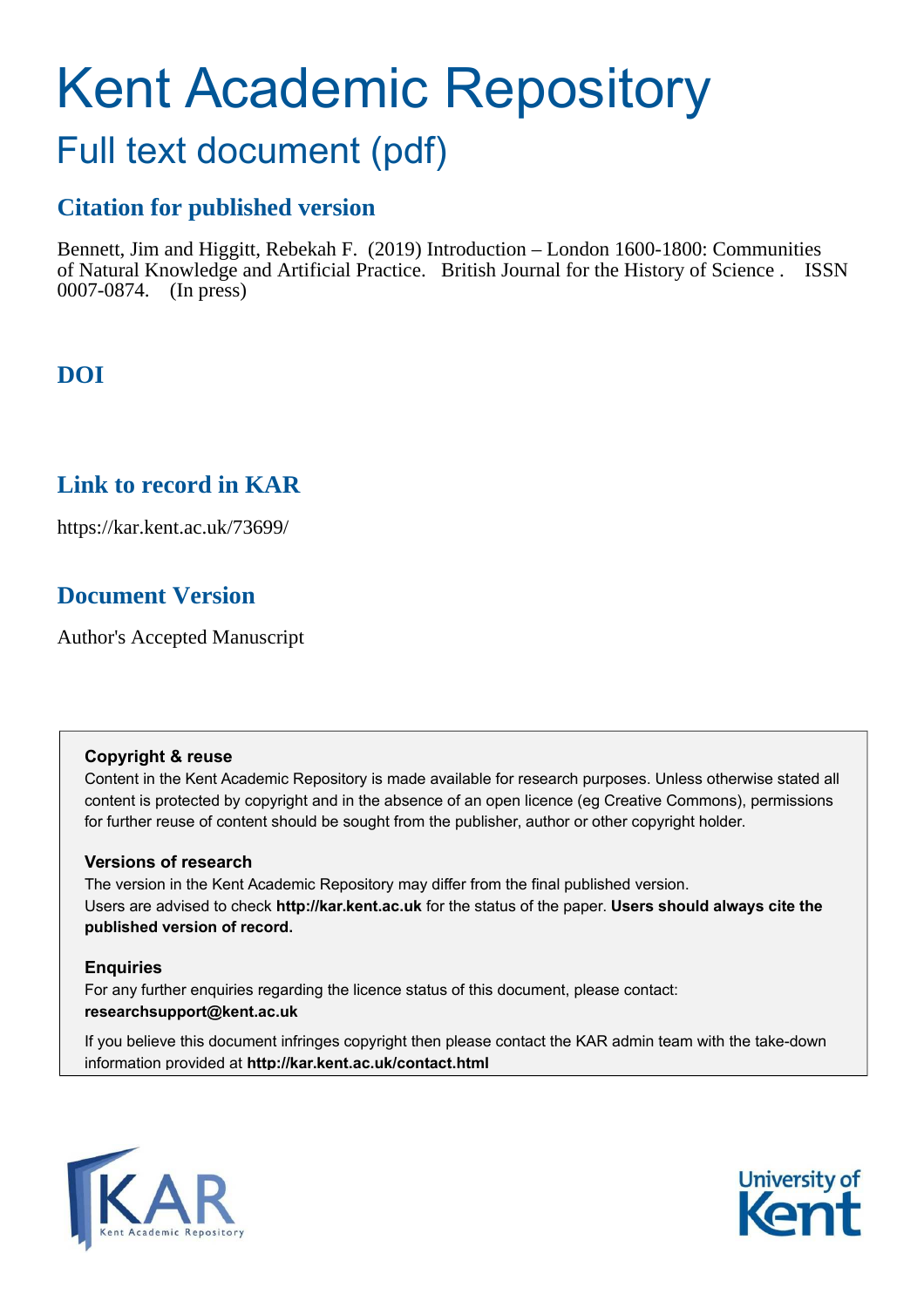## **Introduction – London 1600-1800: Communities of Natural Knowledge and Artificial Practice**

### **Jim Bennett\* Rebekah Higgitt\*\***

#### **Abstract**

This essay introduces a special issue of the BJHS on communities of natural knowledge and artificial practice in seventeenth- and eighteenth-century London. In seeking to understand the rise of a learned and technical culture within a growing and changing city, our approach has been inclusive in terms of the activities, people and places we consider worth exploring but shaped by a sense of the importance of collective activity, training, storage of information and identity. London's knowledge culture was formed by the public, pragmatic and commercial spaces of the city rather than by the academy or the court. In this introduction, we outline the types of group and institution within our view and acknowledge the many locations that might be explored further. Above all, we introduce a particular vision of London's potential as a city of knowledge and practice, arising from its commercial and mercantile activity and fostered within its range of corporations, institutions and associations. This was recognised and promoted by contemporary authors, including natural and experimental philosophers, practical mathematicians, artisans and others, who sought to establish a place for and recognition of their individual and collective skills and knowledge within the metropolis.

#### **Introduction**

London made a deep impression on the Venetian cosmographer and globe-maker Vincenzo Coronelli, when he arrived in 1696 in the personal retinue of an ambassador to the English court and was able to present a pair of globes (celestial and terrestrial) to William III.<sup>1</sup> He had travelled via Germany and the Netherlands, and already knew Paris and the principal cities of Italy, but in the extensive account of his journey published the following year he announced that London had become the first city of the world for commerce, having overtaken Rome and Paris combined.<sup>2</sup> He likened the Thames to a floating forest, such was the great number of ships that sailed to the most remote extremities of the earth.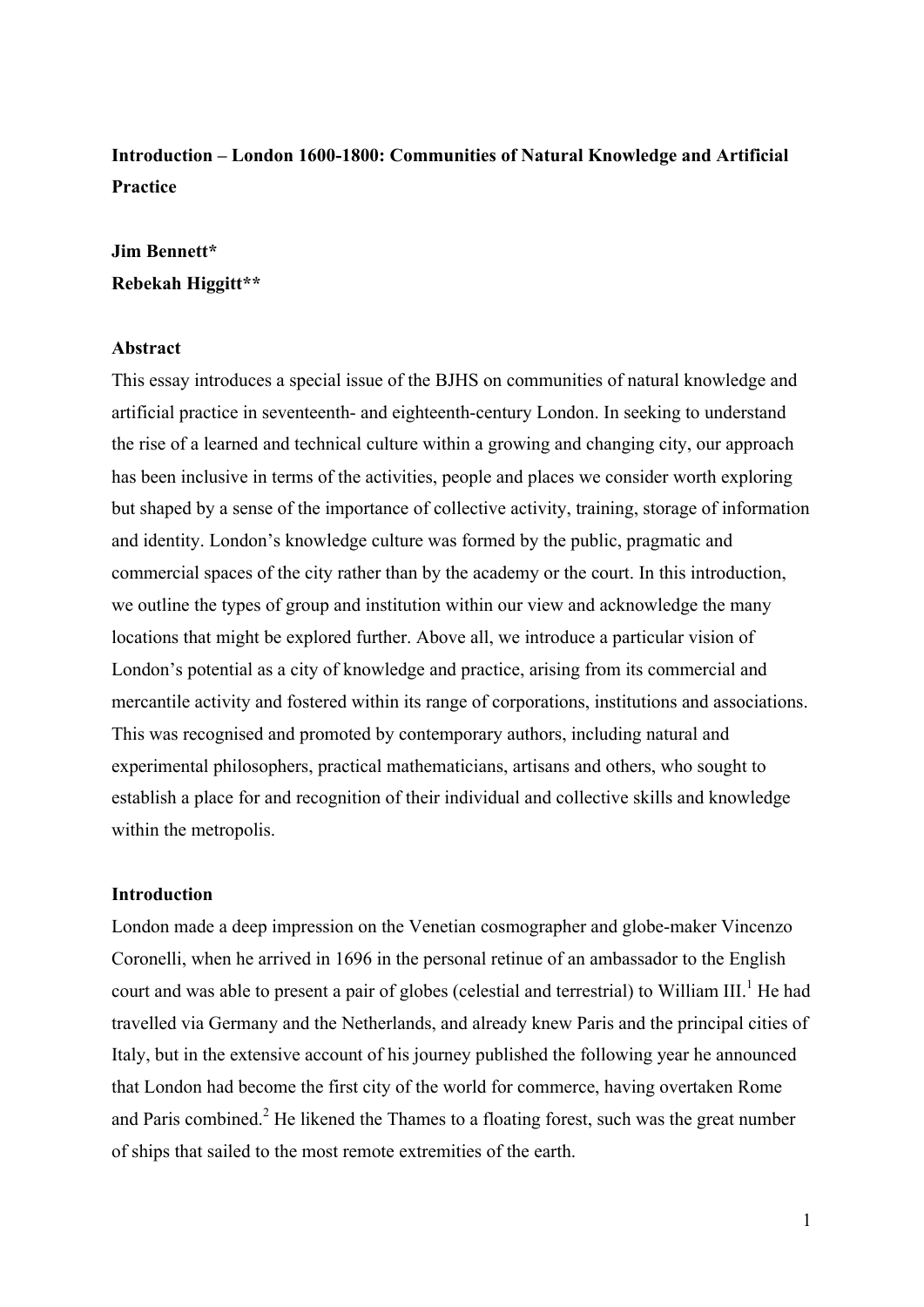While Coronelli marvelled at the great size of London, its qualities were not only material: he pointed to human resource in organized, corporate activity. The city was 'a great warehouse of mankind<sup>3</sup> – and also of money, ships, commodities and services – and along with nobility, courtiers and clerics, these men were physicians, merchants, seamen and 'the most excellent spirits in any science, and art'.<sup>4</sup> Among the services he approved were transport, the penny post, and the press, which included the monthly *Philosophical Transactions* of the worldfamous Royal Society, meeting, he noted with his typical attention to detail, on Wednesdays at half past three.<sup>5</sup> On 16 May he observed a total eclipse of the moon, as well as Jupiter and its satellites, with members of the Royal Society and especially his long-standing friends Robert Hooke and Edmond Halley.<sup>6</sup>

Coronelli's review of the learned culture of London cited a range of libraries, which included the Royal Society, but also the Inns of Court, Lambeth Palace, Sion House, St James's Palace, and so on. He named prominent scholars – humanists and mathematicians (among whom he included John Locke as well as Isaac Newton and John Flamsteed) – and also physicians, poets, painters and clockmakers (Thomas Tompion and Daniel Quare). The impression he offers is broad in scope, generous in its inclusion of varieties of learning and open in acknowledging professional, institutional and corporate groups, as he sought to characterise and explain the rise of London. We shall return to Coronelli, but for now we allow him to seed an idea at the core of this special issue: what if we adopted his broad approach to the rise of scientific London?

In the history of London, the period between roughly 1600 and 1800 saw the growth of a learned and technical culture, from a position of looking enviously towards Continental Europe to being an object of emulation in the cultivation of science. London came to play a leading role in key disciplines of practical mathematics, such as timekeeping and navigation, and rose to international dominance in the design and manufacture of scientific instruments. While there was space for intellectual discussion and conceptual preference, around forces and fluids, for example, or mechanism and vitalism, most activity in experimental philosophy fell within the more public and accessible media of lectures, demonstrations and popular books. A commercial setting strongly influenced this scientific culture, which had a markedly public character.<sup>7</sup> It is true that the king came to have a collection of mathematical and experimental instruments and was fully equipped to be part of this engagement, but the collection of George III was simply the largest and finest assemblage – it was not different in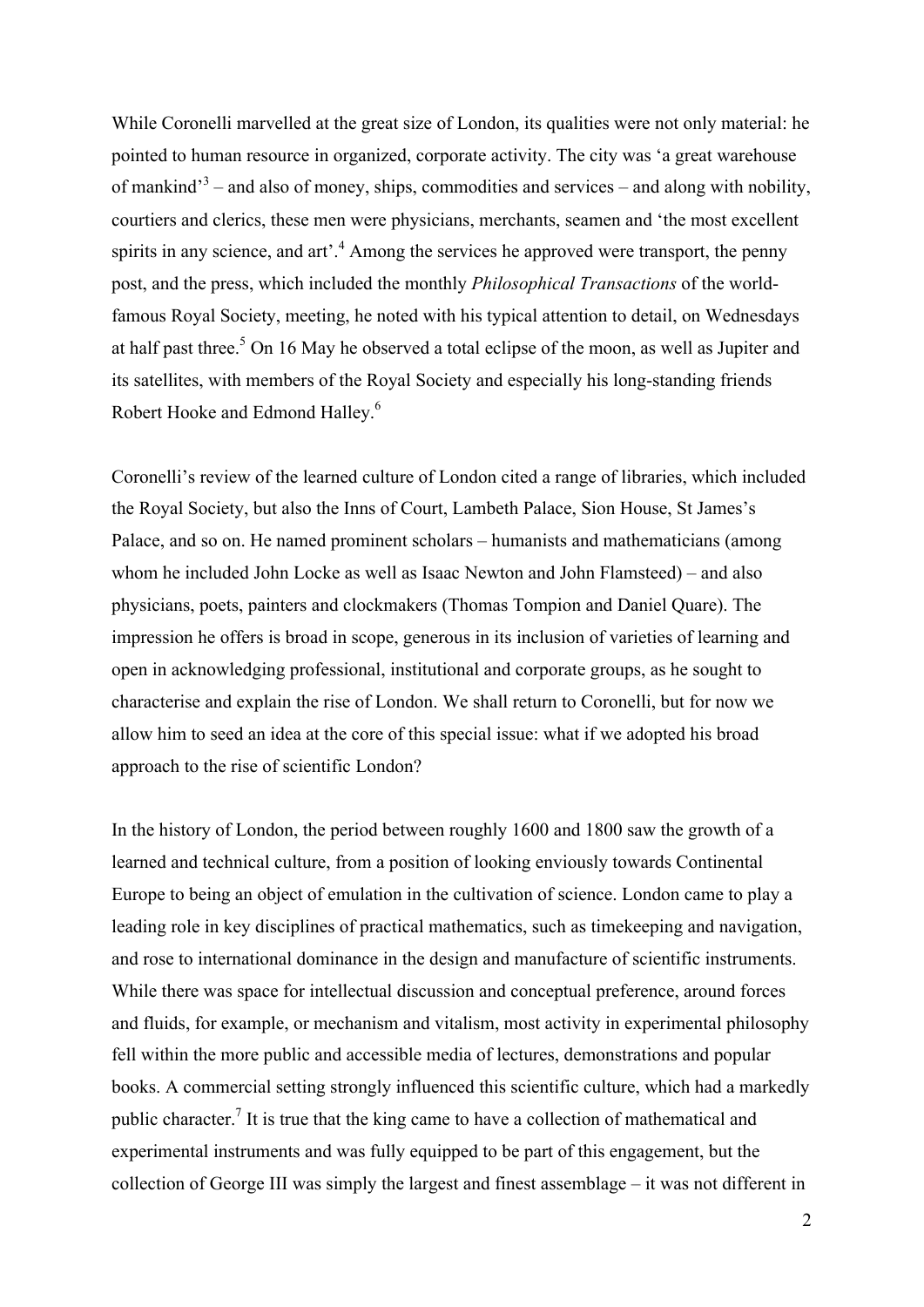kind from those of his subjects.<sup>8</sup> Most of his instruments were made by George Adams of Fleet Street, a maker, retailer and author of textbooks. The king's collection was an extension of London's scientific commerce.

London's success as a centre of scientific activity had been achieved in unusual circumstances for a European city, encouraged by metropolitan institutions and corporate and commercial activities but in the absence of a university. Historians formerly sought to outsource the question of academic influence to Oxford and Cambridge – Oxford in particular – but in the end this has seemed a sterile debate and one conducted only in relation to a single institutional setting for science in the metropolis, namely the Royal Society.<sup>9</sup> Elsewhere the question of a role for a university hardly seemed to arise.

Coronelli was not the only visitor to London to be impressed by the distribution of practical mathematics and natural philosophy, beyond the expected seats of learning. In 1768 the astronomer Jean Bernoulli conveyed his astonishment to a correspondent, that he could tell him so much about the state of astronomy in London after spending eight days in the city *without* visiting an observatory or an astronomer. He was sure his friend had heard of the brilliance of the shops of London, but he did not think he could imagine 'how much astronomy contributes to the beauty of the spectacle', with the many instruments he had seen for sale. His correspondent was naturally aware of the famous makers, such as Dollond; what was surprising was the instruments for sale in shops of a more general character and, if signed, by a maker unknown abroad.<sup>10</sup>

In this special issue, while drawing attention away from universities, we seek to direct it instead towards the activities, institutions and commercial, professional and corporate organisations that participated in the rapid expansion of London in this period. This was an growth in manufacture, imports, commerce and finance as well as in population and geographical extent. At its heart was an international expansion in navigation, shipping, trade and empire, that fuelled the ubiquitous development of London. We contend that the growth of science in the city, together with its shift towards a public and professional aspect, is part of this flourishing, from which science in London drew its particular character and its priorities. Unpacking this link is the burden of the essays that follow.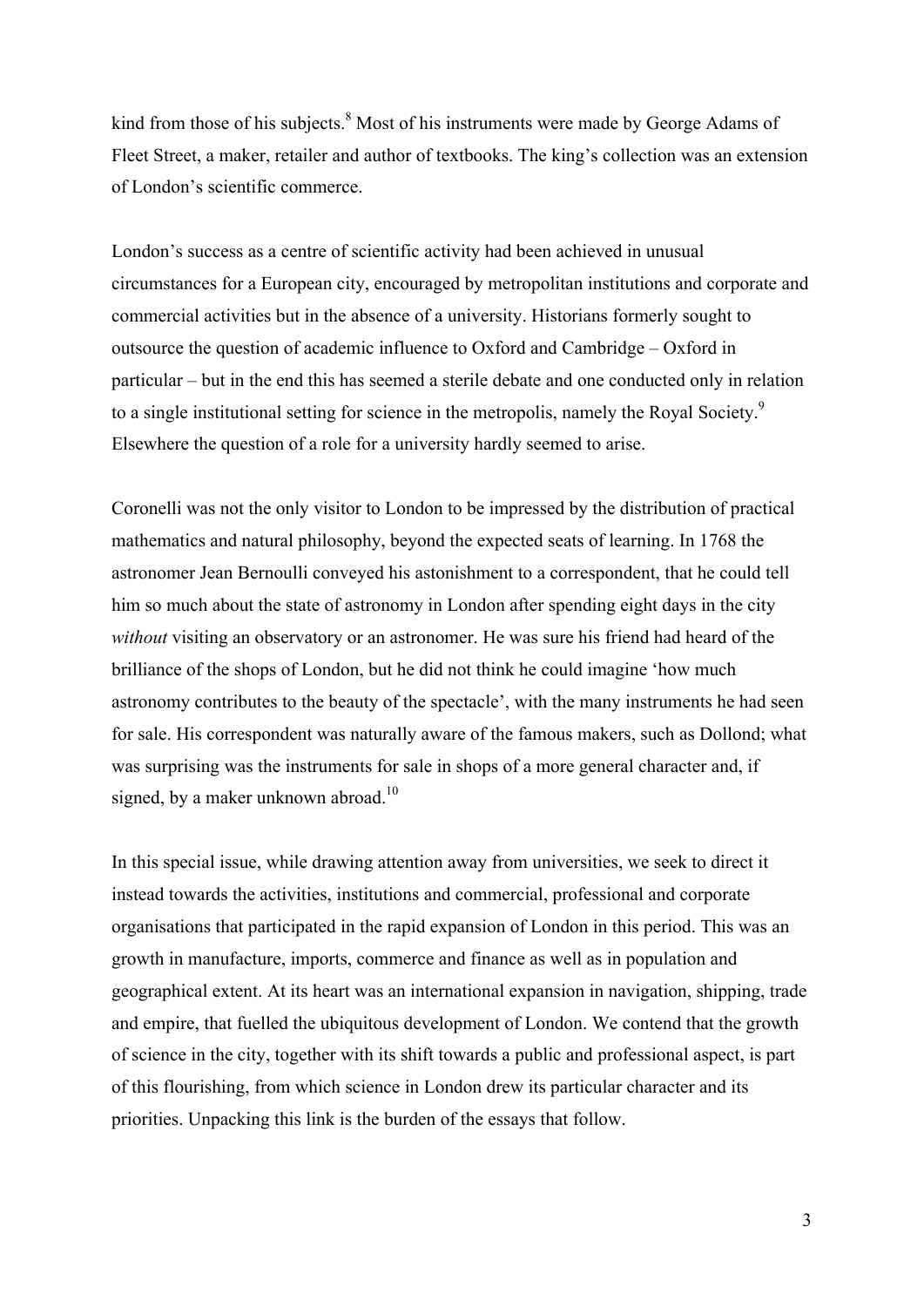Thus far we have allowed ourselves the unqualified use of 'science' and 'scientific' but, if we are to capture the full range of knowledge and activity in London relevant to science history, and if we are to appreciate its variety through the terminology and with the distinctions of the period, we need to pause to mention some qualifications. Though cumbersome for constant use, we prefer the expression 'natural knowledge and artificial practice'. This adopts a distinction at work in the period and it replaces the misleading familiarity of 'science' with two juxtapositions, relationships or tensions – between natural and artificial, and between knowledge and practice. While these distinctions still had mileage at the time, they were becoming weakened and compromised: the natural and the artificial were being deliberately conflated, alongside a reconfigured 'experimental' relationship between knowledge and practice. We need to embrace the whole spectrum of the changing positions adopted between these juxtapositions, if we are to recognise the elements that contribute to the overall development. At a practical level, we need to know what the relevant practitioners in the city were doing, how they organised their knowledge and practice, and what relationships and institutions they formed and maintained.

As a single example of 'natural knowledge and artificial practice' being at once a disjunction and a conjunction in London, we might cite that famous London publication, Robert Hooke's *Micrographia* of 1665. In the preface he singled out Christopher Wren, who with himself would have a prominent role in reshaping London after the Fire, for what may have been the most extravagant compliment Hooke paid to anyone: 'that, since the time of Archimedes, there scarce ever met in one man, in so great a perfection, such a Mechanical Hand, and so Philosophical a Mind.<sup>'11</sup> Wren himself, in 1657, introduced a notion that we will find echoed by others, that the practical imperatives of London as a centre of metropolitan vigour in commerce, manufacture and global trade created and shaped a seat of learning that was both equivalent to and different from a university. In a rhetorical flourish worked into a draft for a speech at Gresham College, Wren declared of London that:

*Mercury* hath nourish'd it in mechanical Arts and Trade, to be equal with any City in the World; nor hath forgotten to furnish it abundantly with liberal Sciences, amongst which I must congratulate this City, that I find in it so general a Relish of Mathematicks, and the *libera philosophia*, in such a Measure, as is hardly to be found in the Academies themselves.<sup>12</sup>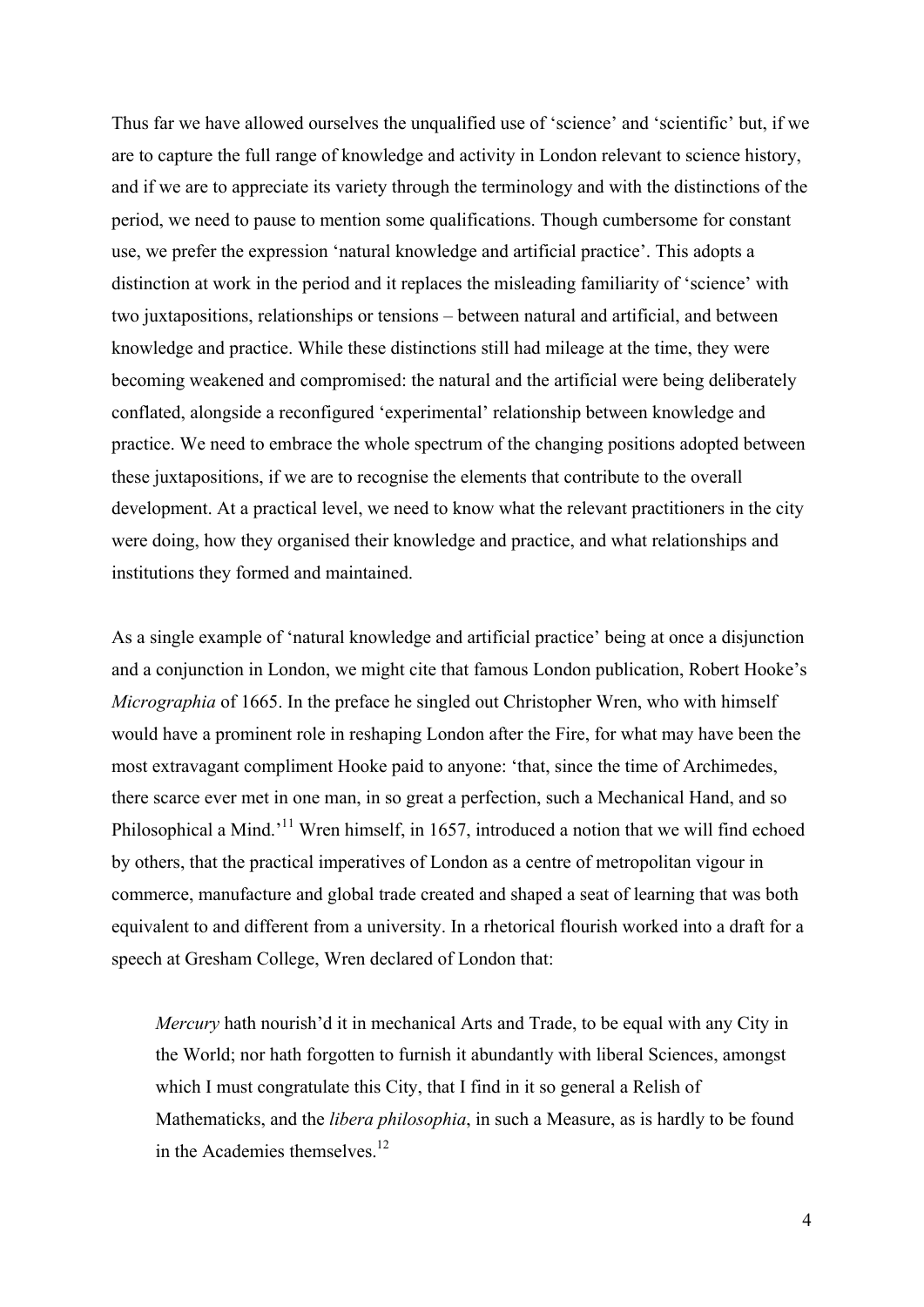We must acknowledge, of course, that this paean was addressed to a City audience, but the fact that it was carefully aimed does not mean it was not justified. If we are to capture a credible narrative that may lie behind such a declaration, we must take into account a very wide range of activities and institutions. To contemporaries, London seemed endlessly busy with different undertakings in a diversity of intersecting fields; it was, wrote Thomas Sprat, 'where all the noises and business in the World do meet.<sup>'13</sup>

To harness this vision to a history of natural knowledge and artificial practice, we need to consider a range of generic organisations in the metropolis – colleges, corporations, trading companies, offices of state, societies, museums, guilds, shops, coffeehouses, and so on – as well as others that are more individual, such as the Vauxhall Operatory or the Freemasons. The aim cannot be to knit the whole thing into a single story – that would be a flawed ambition as well as an impossible one – but to seek to avoid preconceptions about where relevant practices can be found. This special issue of *BJHS* offers studies of different types of organisations within this broad perspective. Some are formally constituted, such as the Society of Apothecaries, the East India Company, the Royal Society and the Royal Observatory. Others are self-recognised groupings around specialist skills, such as practical mathematicians. In the case of the assayers of the Goldsmiths' Company and the Royal Mint these two characteristics are combined. In each case, indeed, these organisations overlap with others; the Observatory, for example, must be considered within its formal and informal networks of government institutions and mathematical teaching, including within the Royal Mathematical School at Christ's Hospital.

A more comprehensive account would cover further formal and informal groupings: other trading companies, such as the Hudson's Bay Company, the Muscovy Company and the Company of Adventurers Trading into Africa; companies for distinctive crafts and commerce, such as the Stationers, the Clockmakers, and a range of other guilds whose members included many instrument makers; colleges, such as the Physicians and the Surgeons; departments of state, such as the Excise and the Navy Board; institutions singular to London, such as Gresham College; and later bodies adopting the title 'Society', such as the Antiquaries or the Society of Arts, Manufacture and Commerce. As a title for a corporate learned body, 'Society' became more commonly used from the later seventeenth century onwards, with terms such as College or Company more common in the earlier period, while Sprat, as we shall see, had a liking for 'Corporation'. The more general adoption of 'Society'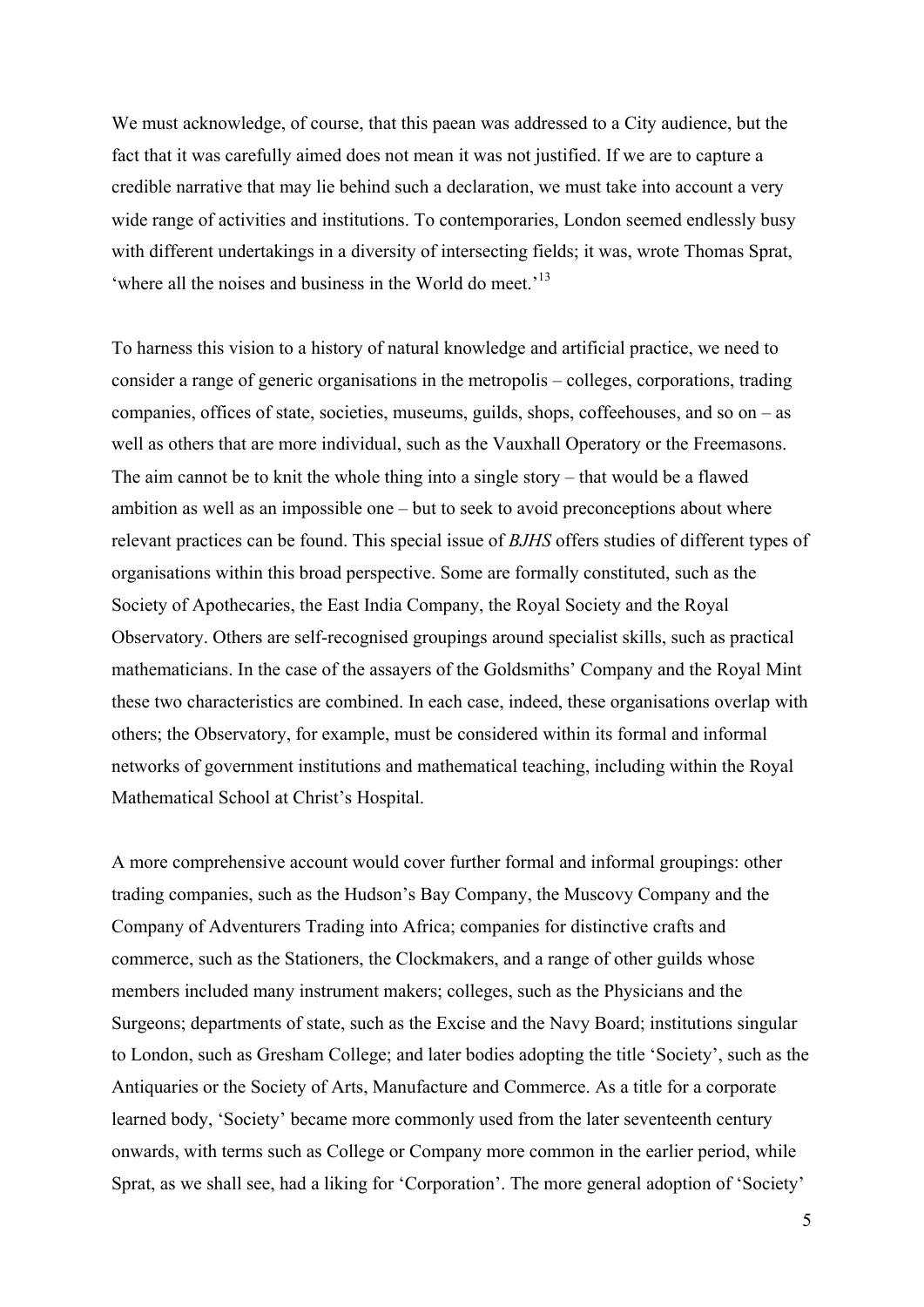may have been influenced by the growing reputation of the Royal Society. While historians often choose to refer to the 'Society of Apothecaries', founded in 1617, the use of that title does not reflect the practice of the Apothecaries themselves.<sup>14</sup>

The possibilities for fresh perspectives on science in London, represented by so rich a range of institutions, complemented by more informal associations within relevant crafts, together with our own disciplinary past as historians of science, impels us to move away from a concentration on the Royal Society and to consider other cultures and organisations of knowledge and practice, their interactions, collective endeavours and disputes. Yet at the same time this revision has to be able to accommodate the Society as an important member of any broader metropolitan picture. In proposing such a shift of focus, it is encouraging to find that the Society was proactive in representing itself as an organisation consonant with others in the communal life of the city, and asserted on its own behalf that it was the active corporate culture of London that created its ideal location.

Thomas Sprat's *History of the Royal Society*, published in 1667, is well known as a 'history' in the contemporary sense of an *apologia*, which also contains a historical narrative constructed as support for his apologetic, explanatory and justificatory intent. It is now appreciated that we cannot simply take Sprat's *History* to be an unequivocal statement of an agreed stance on the Society's public character, its aims and priorities, or even its history in common parlance, and these issues are examined in the article by Noah Moxham in this collection. Nonetheless, Sprat's was the most extended, ambitious and influential contemporary description of the Royal Society, and the perspective he adopts is consistent with the broad account of London science we advocate here. Sprat wants to reassure corporate London in its many manifestations that there is *nothing special here* – the Society, he insists, is part of metropolitan life and shares its corporate, commercial entrepreneurial and imperial values and ambitions. What the Royal Society is doing is congruent with much else that is happening in London.

What then is the point and purpose of this new Society? Sprat must also insist, paradoxically, that there is something *utterly special* here: while other organisations and initiatives have their *particular* concerns and ambitions for improvement, the Royal Society 'does not intend to stop at some particular benefit, but goes to the root of all noble Inventions, and proposes an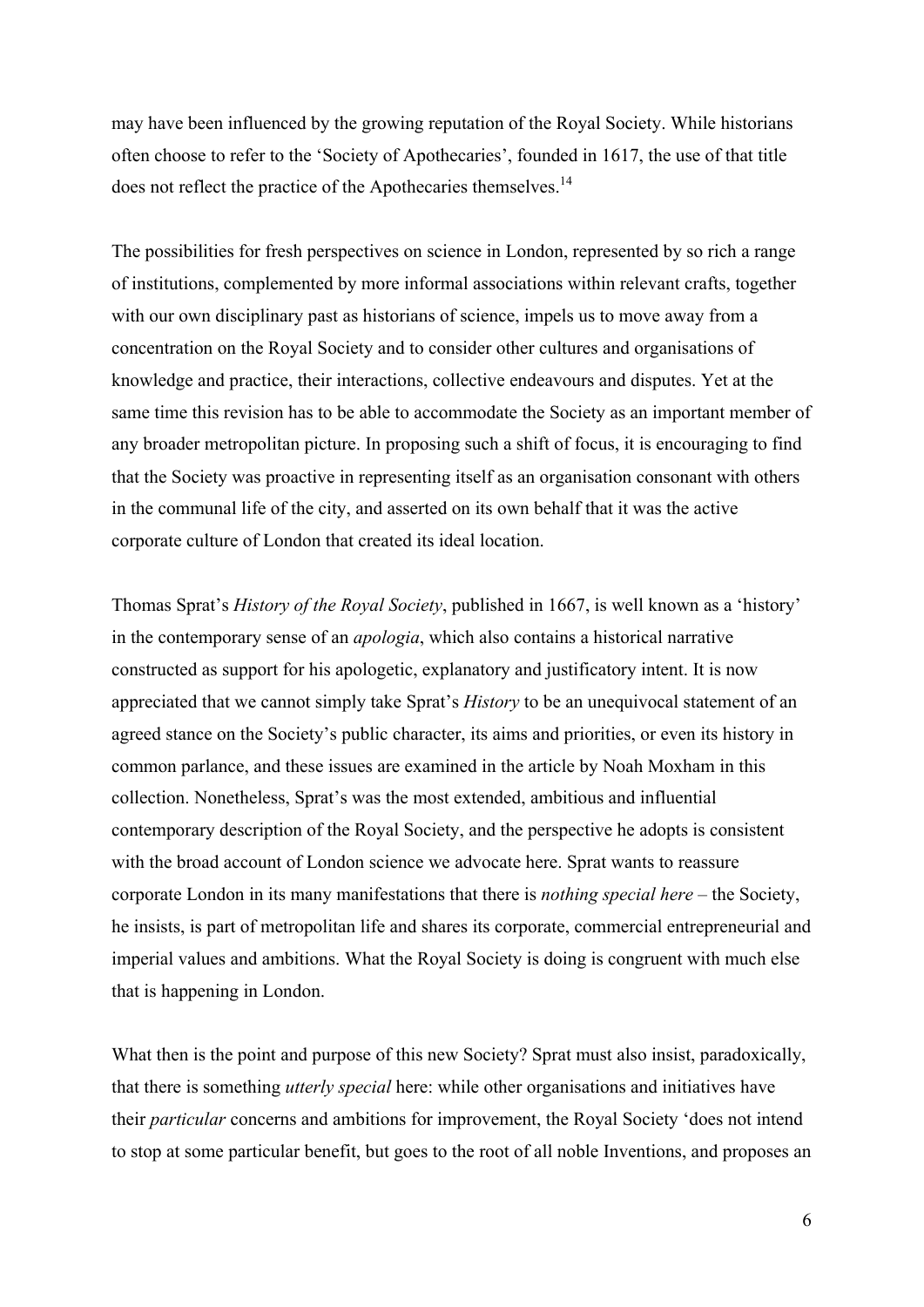infallible course to make England the glory of the Western world.<sup>15</sup> He refers to the Society's domain of practice as 'This their care of an Universal Intelligence'.<sup>16</sup>

The contemporary humorous, but very well informed, 'Ballad of Gresham College', now attributed to William Glanville and dated to c.1662, expressed the Society's aims as:

> To make themselves a Corporation And knowe all things by Demonstration.<sup>17</sup>

This terminology is echoed in Sprat, whose most common expression for the nature of this new body is a 'Royal Corporation'. The word 'corporation' could simply mean a body of people who had come together as an organisation for a sustained purpose, but more specifically in the seventeenth century the word could be applied to a legally-constituted body with rights and responsibilities, secured by a charter or a legislative act. Even more specifically, it might refer to a company of traders or manufacturers with specific areas of concern, defined geographically or materially (in the latter case it might also be called a guild). In a sense the Royal Society could be seen as all of these, their area of concern being natural knowledge and artificial practice. For Sprat this was a useful rhetorical device for integrating the Society into the manifold corporate entities of the city.

Further, Sprat's argument was that this particular city – London – was the perfect situation for the Society and for its work to thrive. He runs extravagantly through London's predecessors – Babylon, Memphis, Carthage, Rome, Vienna, Amsterdam, Paris – all having their positive and negative features, and concludes that London's 'large intercourse with all the Earth' creates the ideal location for a society for the promotion of a universal natural knowledge: 'the constant place of residence for that Knowledg, which is to be made up of the Reports, and Intelligence of all Countreys.'<sup>18</sup>

As Sprat warms to his theme, and with no shortage of rhetorical skill, he finds other instances of London's favoured situation, where the metropolis connects natural knowledge and artificial practice:

we find many Noble Rarities to be every day given in, not onely by the hands of Learned and profess'd Philosophers; but from the Shops of Mechanicks; from the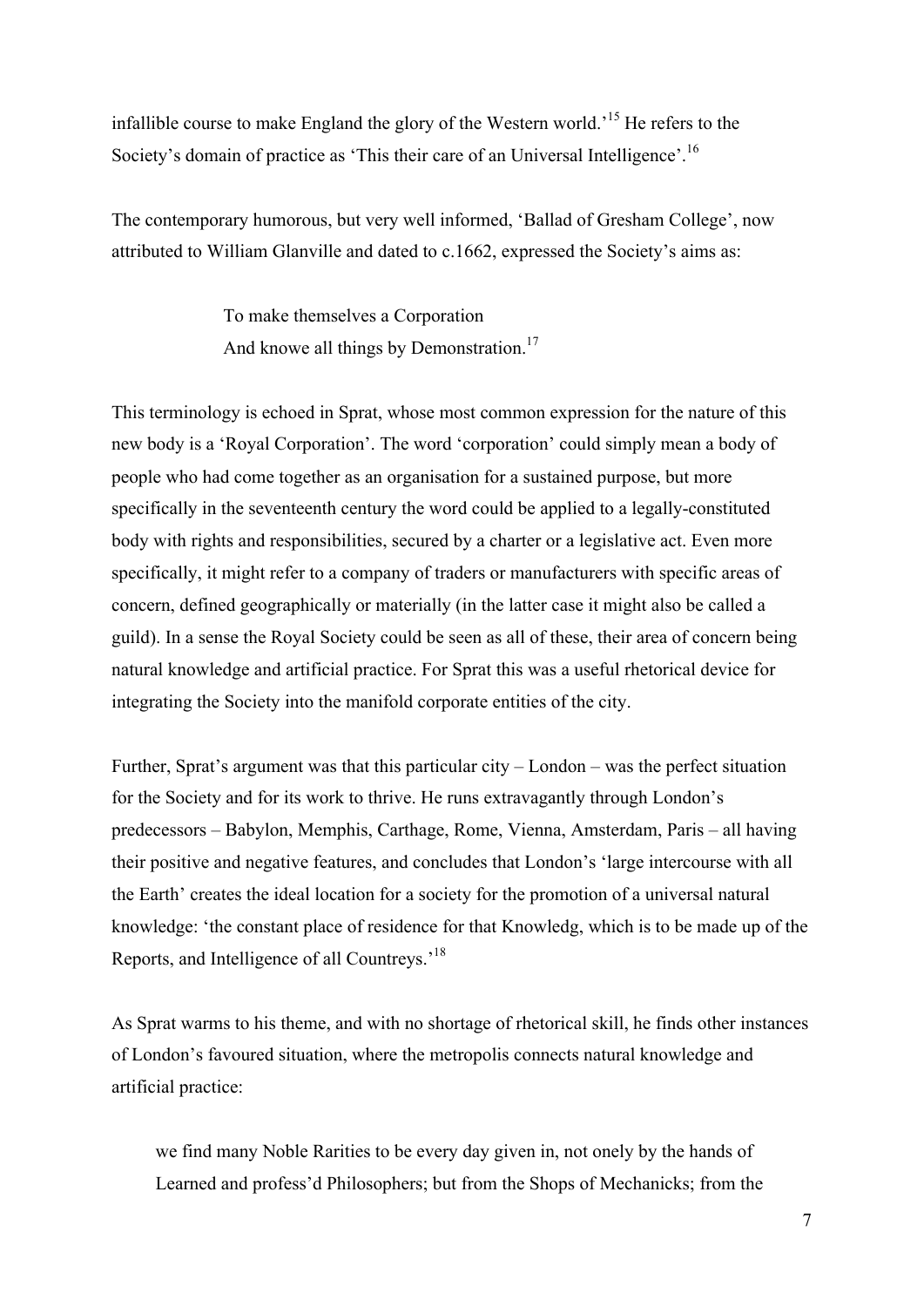Voyages of Merchants; from the Ploughs of Husbandmen; from the Sports, the Fishponds, the Parks, the Gardens of Gentlemen.<sup>19</sup>

Not all these rarities originate in London but they come together in metropolitan settings: 'the ordinary shops of Mechanicks, are now as full of rarities, as the Cabinets of the former noblest Mathematicians'.<sup>20</sup> He sees the metropolitan situation of these shops, which, in the contemporary sense, included workshops, as an *advantage* for advancing artisanal practice, as the building of metropolitan communities of technical expertise outweighs any disadvantage from competition:

This also may be seen in every particular City: The greater it is, the more kinds of Artificers it contains; whose neighborhood and number is so far from being an hindrance to each others gain, that still the Tradesmen of most populous Towns are wealthier than those who profess the same Crafts in Country Mercats.<sup>21</sup>

Even the Society's style of converse, which reflects its method and its theorising, is attuned to the life and conversation of the city:

a close, naked, natural way of speaking; positive expressions; clear senses; a native easiness: bringing all things as near the Mathematical plainness, as they can: and preferring the language of Artizans, Countrymen, and Merchants, before that, of Wits, or Scholars<sup>22</sup>

Sprat spoke from inside the coterie of the Royal Society, seeking to place it in the metropolitan context and to explain to the many interests of the city how this new corporation would work with their agendas of profitable activity and expansion. The value of Coronelli's observations is that he came as an outsider, but one well equipped to assess the relationship between the commercial and professional life of London and the cultivation of natural knowledge and artificial practice.

Coronelli's social and cultural parameters could scarcely have been more different from those of Sprat and his colleagues at the Royal Society. Born into a poor family in Venice, he was educated by the Franciscans in the city and, after entering the order, spent most his life as a friar in Venice, apart from periods studying elsewhere in Italy, and in Paris working on a pair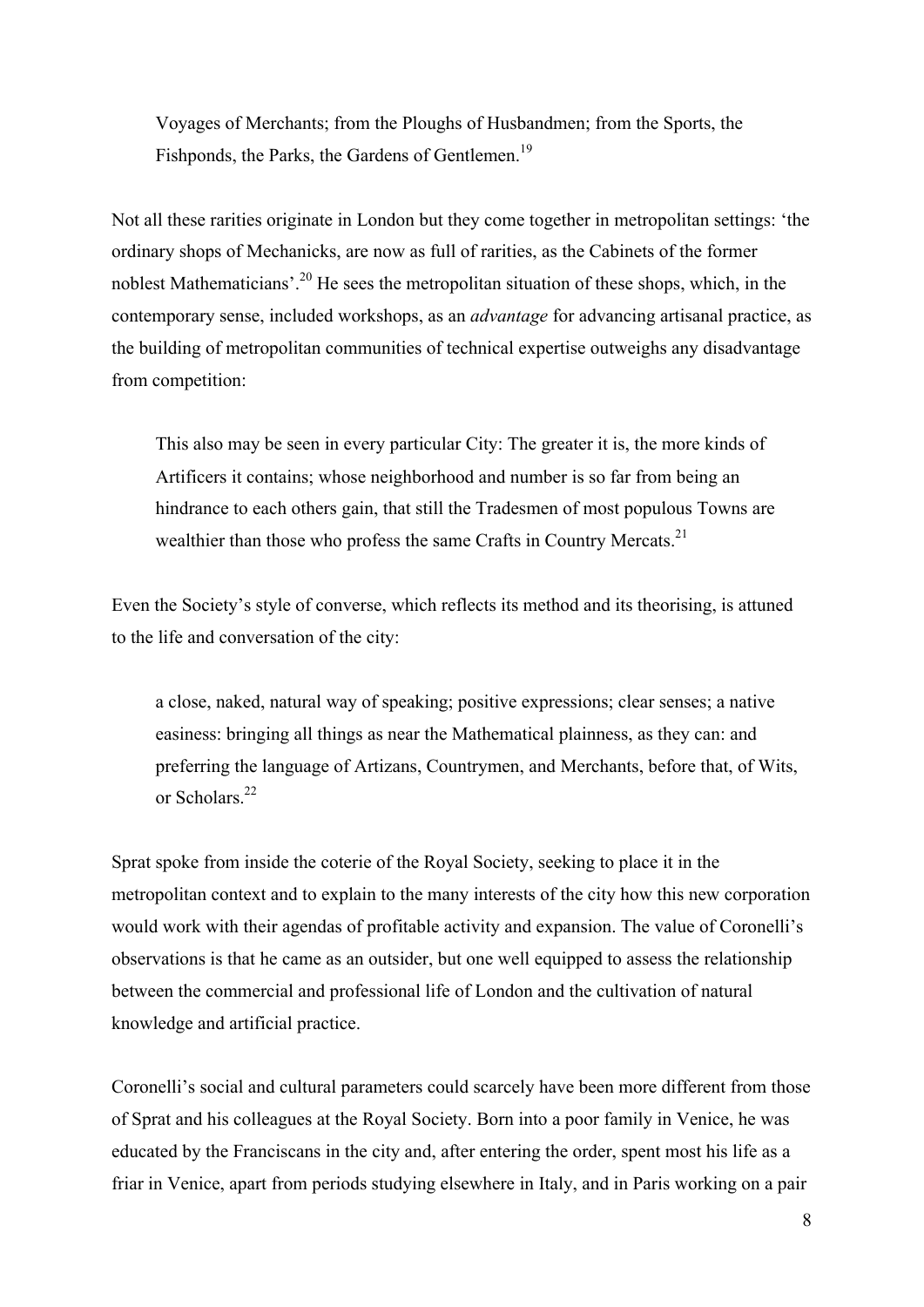of spectacularly large globes for Louis XIV. Though he rose to the position of Father General, Coronelli was far from typical of the brothers, turning a substantial space in the *Gran Casa dei Frari* into a workshop for producing globes, maps, prints and books, on which he based an international, commercial business. Almost everything about Coronelli differed from a typical Fellow of the Royal Society – as well as bring a foreigner, he was a Catholic, lived in a monastic community, had been apprenticed as a carpenter and retained an artisanal association throughout his life, while becoming an entrepreneurial businessman. The learned society he founded, the *Accademia degli Argonauti*, was actually a business venture, a vehicle for selling globes, books and learned status in return for the members' substantial subscriptions.<sup>23</sup>

While we have no reason to think that Coronelli had much facility in English, he caught the features of the metropolis Sprat had described thirty years before. He saw the diversity of sites for natural knowledge and artificial practice, and he set this activity within the energy of the commercial and mercantile life of the city and the profit it generated. Running through a list of London's cultivation of learning and practice, he included medicine, geography, hydrography, navigation, fortification, anatomy, surgery, chemistry and mathematics. He was well aware, of course, that London had no university, but proposed that here the university was the city itself.<sup>24</sup> In the essays that follow, we see what this meant in a selection of specific examples drawn from a metropolis where this stranger did not find a formal university but instead 'professors of every science and all the liberal arts'.<sup>25</sup>

Some of the institutions and less formal groups considered in this collection, and the practices and knowledge associated with them, pre-date our chosen period. In addition to the obvious point that whole-century boundaries are unlikely to offer natural termini in historical narratives, we make a virtue out of moving forward from before 1600 (and certainly before the Royal Society's foundation in 1660), rather than looking back from an arbitrary, if unambiguous, present. Thus, Jasmine Kilburn-Toppin's study of master assayers shows them working within and between two long-extant bodies, the Goldsmiths' Company and the Royal Mint. She discusses two manuscript accounts of the assayers' art as part of a tradition of self-representation dating back at least to the sixteenth century. However, their interactions with other institutions and individuals in seventeenth-century London led to distinctive claims about the nature of their work. Early in that century, too, certain groups of skilled craftsmen and specialist retailers had become sufficiently numerous and distinct to seek, with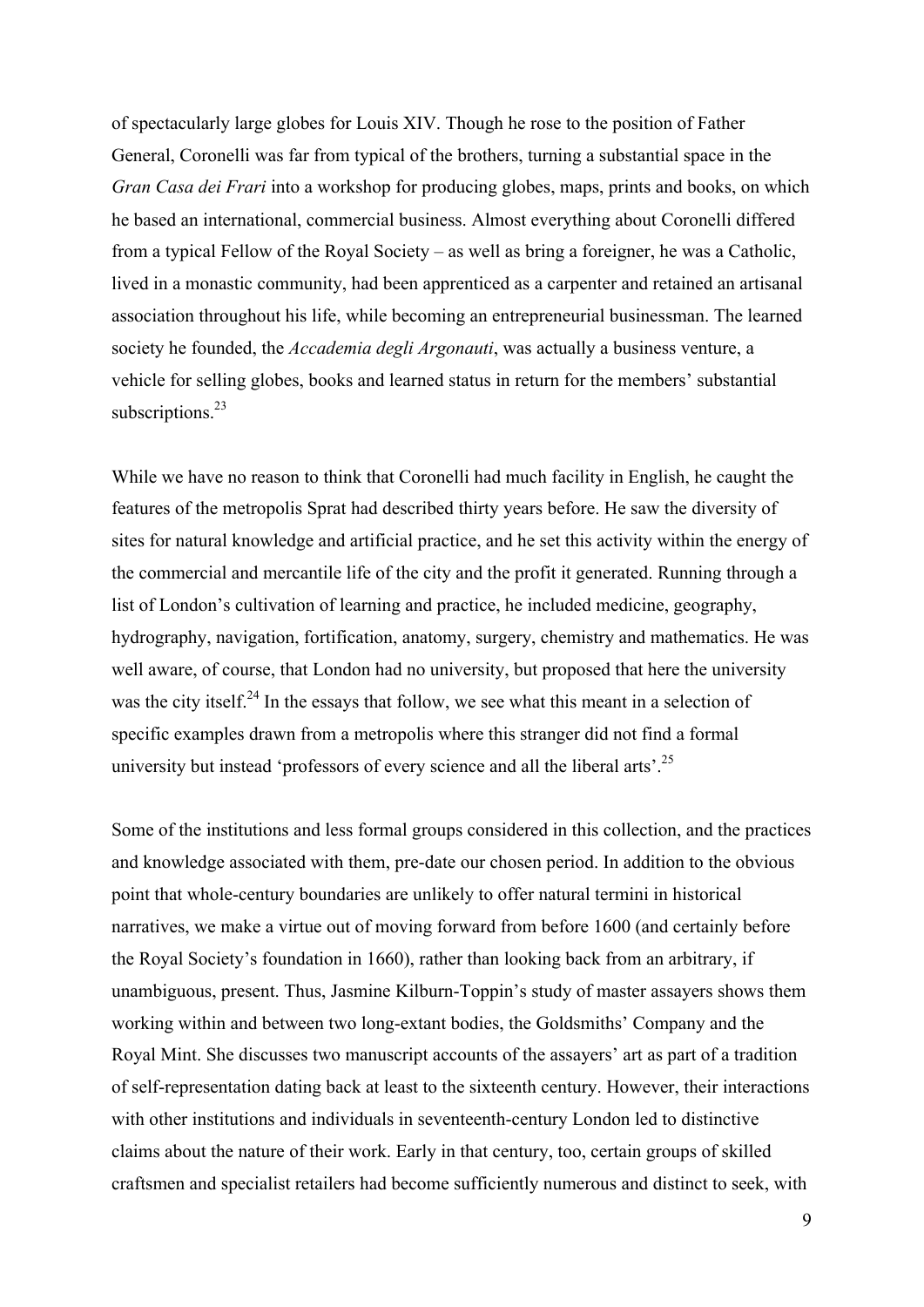encouragement from a monarch in need of funds, incorporation in their own guilds. Thus the Apothecaries – discussed in relation to the wider trade, its corporate initiatives and connections to more elite learned cultures by Anna Simmons – separated from the Grocers' Company and received their charter in 1617. Two Companies for skilled trades still new to London, the Spectacle Makers' and Clockmakers', were incorporated in 1629 and 1631 respectively. Both were to become closely associated with the making of mathematical, optical and philosophical instruments.<sup>26</sup>

Also not novel as a type, but flourishing and developing throughout our period, were the joint stock companies. The East India Company, discussed by Anna Winterbottom, was founded in 1600 and, as she shows, had a quick and lasting impact on London as a result of its institutional needs and physical presence and, especially, its imports. London was, above all, and for good or ill, seen as a city of merchants and commercial activity, enterprises served by its maritime communities and the nation's government and military. The Royal Navy would become a vast organisation with administrative and management oversight vested in the Navy Board and the Board of Admiralty. Such activity required ever-greater numbers of literate and numerate workers, as well as the more specialist skills of surveyors, navigators, gaugers and others. Among these, and addressing them in books and advertisements, were a group who, as Philip Beeley shows, self-identified as 'London mathematicians'. While they began to be visible within the city from the later sixteenth century, in the seventeenth they expanded in number, range of activity and professional and social interactions.<sup>27</sup> They developed interdependent relationships with, in particular, the growing trades of instrument makers, printers and publishers, as well as the working or leisured readers they hoped to gain as purchasers of books or even as pupils.

All and more of these institutional contexts and London activities were extant when the Royal Society arrived and were to provide much matter for its discussions. Noah Moxham's article indicates several of the formal groupings provided models but it was necessary to tread carefully to avoid conflict as the Society found its place within the metropolitan culture. The Society's fellows, however, made ample use of the resources and examples of practice and knowledge surrounding them, while many skilful and knowledgeable Londoners turned to them for patronage or opportunity. There are examples in every article of such interactions, whether at an institutional or, more commonly, individual level. Also arriving in the later seventeenth century, and familiar to historians of science, the Royal Observatory in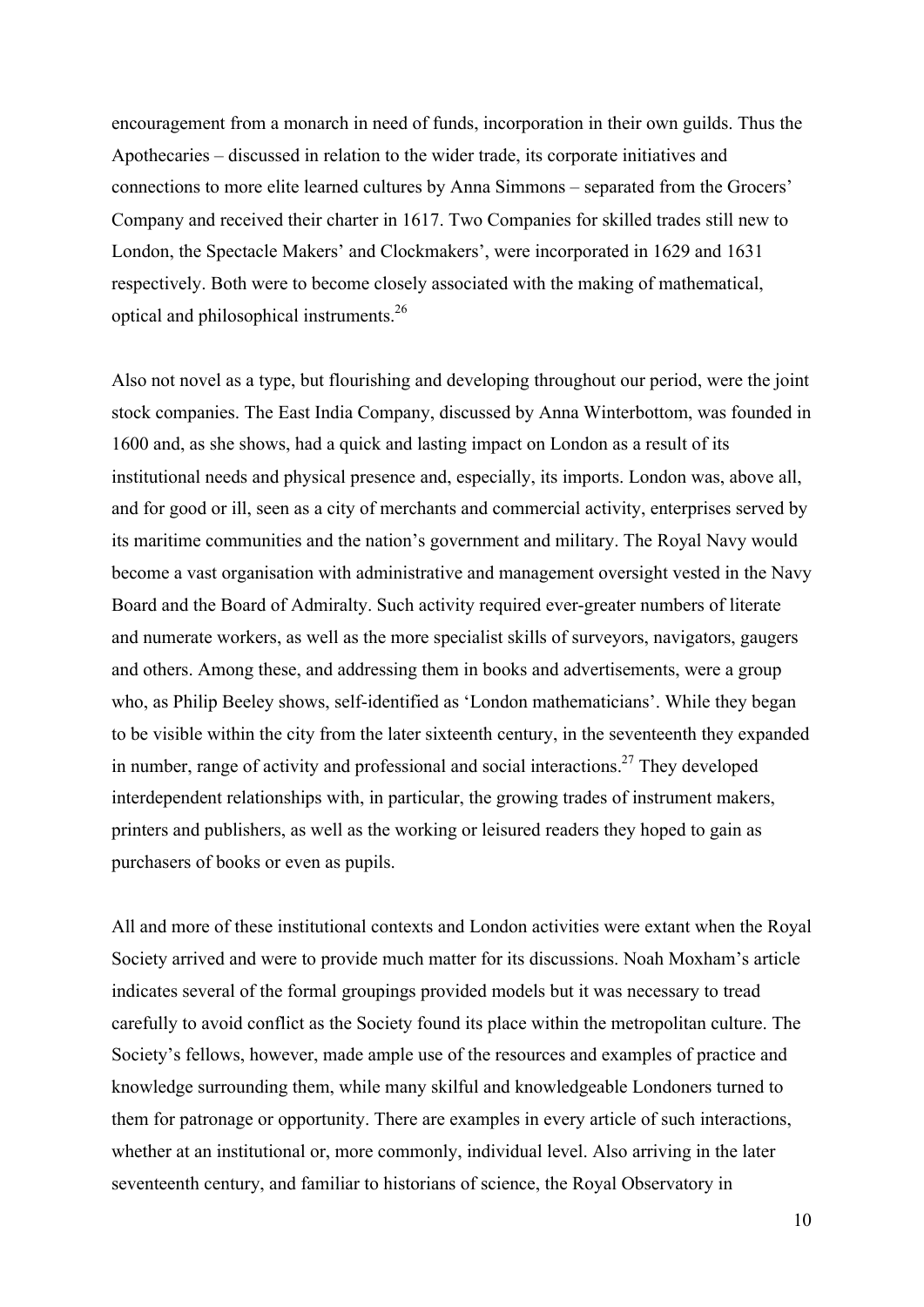Greenwich, discussed by Rebekah Higgitt, was part of London's mathematical, state and military interests as well as those of the Royal Society. Founded by the monarch, funded by the Board of Ordnance, overseen by the Royal Society, and supported by the skills and resources of London's instrument makers, its outputs were to be significant for the city's mathematical teaching and practice and for naval education. All the articles remind us that before and after the foundation of the Royal Society, practitioners, collectors and experimentalists operated within and across a range of institutional contexts – commercial, craft, medical, social, military and learned.

Over the two centuries considered in this special issue, we may track the shaping of a category of activities, and the values and virtues associated with them, that by the end of our period was termed 'scientific'. In the London context, this was constructed out of a range of corporate and associative initiatives, with their cultivation of practical, useful, technical, wealth- and business-enhancing stratagems, alongside cultural and learned activities within the public sphere. Their activity might involve collecting information, the trial, measurement or observation of objects, places and materials, and the use of such acquired knowledge to produce goods, structures, processes or mechanisms. This could be presented as allied to the interests of natural and experimental philosophers as well as useful to merchants, artisans or government bodies.

By the late eighteenth century, the East India Company, now seeking legitimation for its governance of a land empire, made increasingly conscious use of expertise and training and publicly asserted the scientific value of observations, experiments and collections amassed by its activity. In the first decades of the nineteenth, as the Spectacle Makers' and Clockmakers' Companies came into legal dispute about which had jurisdiction over mathematical instrument makers, each made bold claims about the impact of their craft on the development of science and industry and, by extension, the success of the nation.<sup>28</sup> This is a reminder that, while we have been emphasising the collective effect of the metropolitan institutions of learning and practice, at a more granular level there could be disputes over corporate interests and responsibilities, or individual privileges and patents, with the courts of justice on hand to adjudicate between them. Even in dispute, however, the vigour engendered by commercial rivalry and the foregrounding of the potential for technical development benefitted from the metropolitan milieu. A case in point would be the challenges to the patent held by Dollond for the achromatic lens.<sup>29</sup> By this time of the spat between the Spectacle Makers and the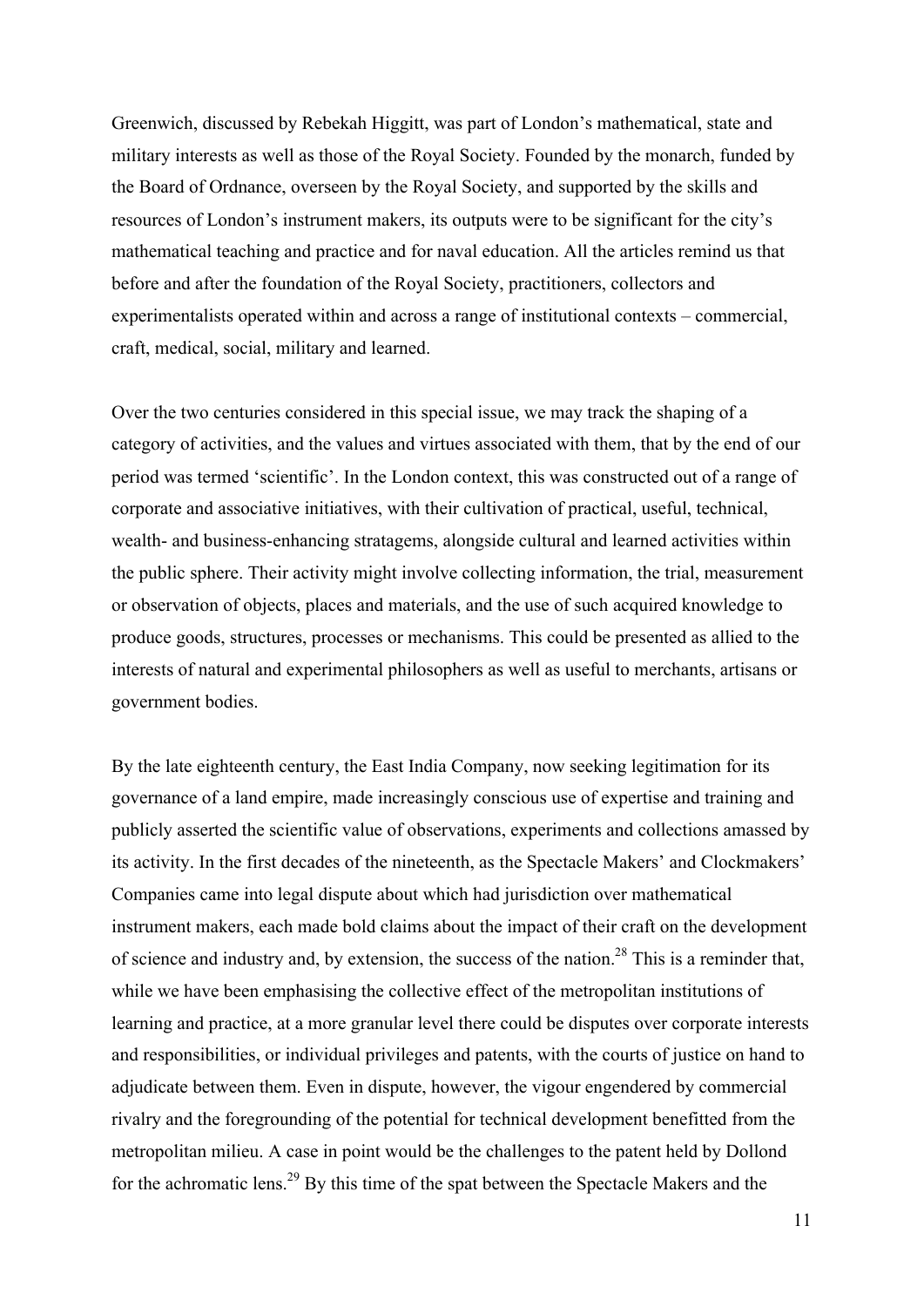Clockmakers London had expanded enormously, both geographically and in population, and its guilds could no longer exercise their traditional regulatory roles. The city was on the brink of having a university, one of many new institutions, bureaucracies, businesses and enterprises added to the metropolitan and increasingly cosmopolitan mix of late Georgian London.

The contributors to this special issue were, however, asked to consider the particular cultures and attitudes toward knowledge and practice within a specific institution or group.<sup>30</sup> The variety and the overlaps in what has been revealed are instructive and speak to shifting claims of authority and expertise. While craft skills were designated the 'Art and Mystery' of a particular guild, a Freeman of the Company might also write of their 'grownded experience' producing knowledge or 'science' (Kilburn-Toppin, pp. [15, 19]). Fellows of the Royal Society were eager to see and hear more, although might dismiss the account of a 'manual Artificer', as Newton put it (Kilburn-Toppin, p. [24]), and prefer their own 'examination of natural things' (Moxham, p. [4]) to create the 'natural knowledge' their Society was dedicated to supporting. Ideas of test, trial and experiment cross over several of these cultures, however, while all made claims to the usefulness of the knowledge produced, not only for their own commercial aims but also for those of the city more broadly. Mathematical learning was 'the support of all trade' (Beeley, p. [2]), while the experience, good judgement and skill of the assay master gave confidence in coinage and plate.

This collection reveals a range of communities and types of association, and their similarities and connections. Novel groupings, like the Royal or Mathematical Societies, might take up the traditional guild apparatus of a charter or the appointment of stewards. Though a Livery Company, the Society of Apothecaries established joint stock companies and developed into a professional college. It had close trade and institutional links with the Royal Navy, the East India Company, the Colleges of Surgeons and Physicians and the Royal Society. Many of these were collaborators or customers for London's mathematicians, including the astronomers at the Royal Observatory. The Royal Society itself considered a wide range of possible roles, many of which might have been more closely embedded in the professional, artisanal and mercantile structures of the city but, as a result of avoiding conflict and lack of money and people to drive such initiatives, shifted away from such possibilities.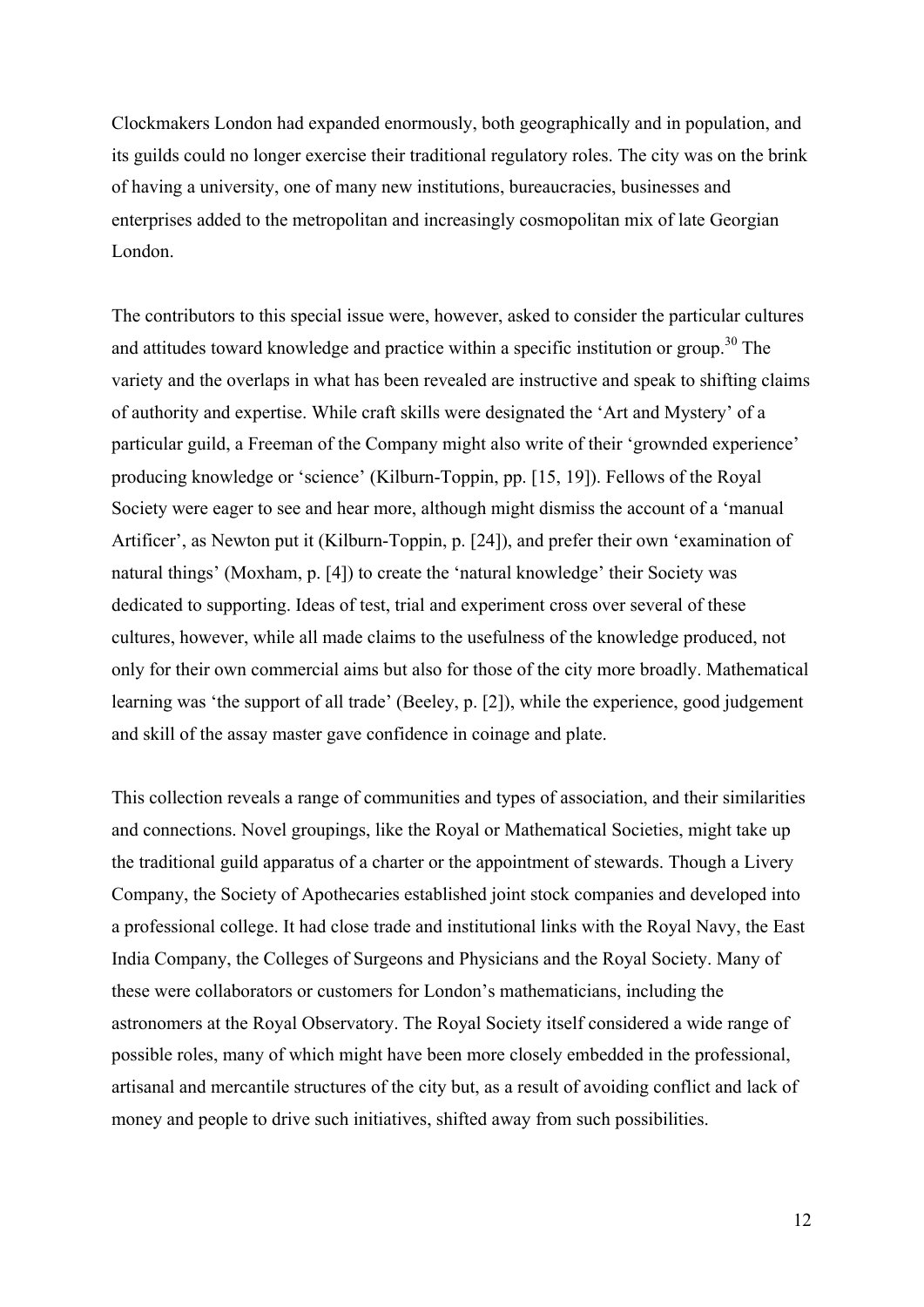There is a tension in all the accounts between the collective and the individual, and an accommodation in the roles of knowledge and skill for giving, on the one hand, commercial advantage and, on the other, collective assurance of quality and good intent. Asked to consider whether their institutions could be considered a repository of shared knowledge and skill and, if so, how it was managed, preserved and developed, our authors reveal a range of strategies. Guilds supported knowledge transfer via apprenticeship but within the Goldsmiths' a more collective approach was required to support confidence in the work of the assay master. Written accounts were probably more about individual social advancement but may also have supported a sense of institutional expertise. The Apothecaries developed a number of shared resources, organised by committee, to support collective endeavour and the professional standing of their members, including the Chelsea Physic Garden, a laboratory and libraries. They made use of print to assert their collective knowledge and standing although they, like individuals connected to the East India Company and other groups considered here, also published via the Royal Society in a personal capacity. Winterbottom suggests that this was a resource for the Company, with the Society and London's collectors acting as means to preserve, publish and reuse information and specimens. Together they were, she suggests, a 'centre of calculation' (Winterbottom, p. [2]) even before the Company set out to amass its own collections of natural and observational information.<sup>31</sup> While mathematical practitioners were, necessarily, rivals in the marketplace, Beeley shows that they also found strength from collective support and were concerned to save the unpublished work of others from oblivion.

Geographical and spatial themes arise naturally from the questions pursued in this collection. These are given close attention by Kilburn-Toppin in considering questions of access to and the boundaries of the sensitive spaces of the assay workshops at Goldsmiths' Hall and the Royal Mint in the Tower of London. Based in the mixed commercial, domestic, workshop and social space of a guild's hall and the military, royal and state functions of the Tower, their locations created distinct cultures. Here, the proximity of different groups and activities required policing but this could also construct useful connections. This was evident in the social spaces of taverns and coffee houses – used for social and professional networking, buying and selling, sharing information, giving lectures, and for the official meetings of smaller guilds – and instrument makers' workshops, which allowed for cross-promotion of mathematical texts, instruments and teaching as well as meetings and exchange of gossip. Winterbottom describes the East India Company's physical impact on London's geography,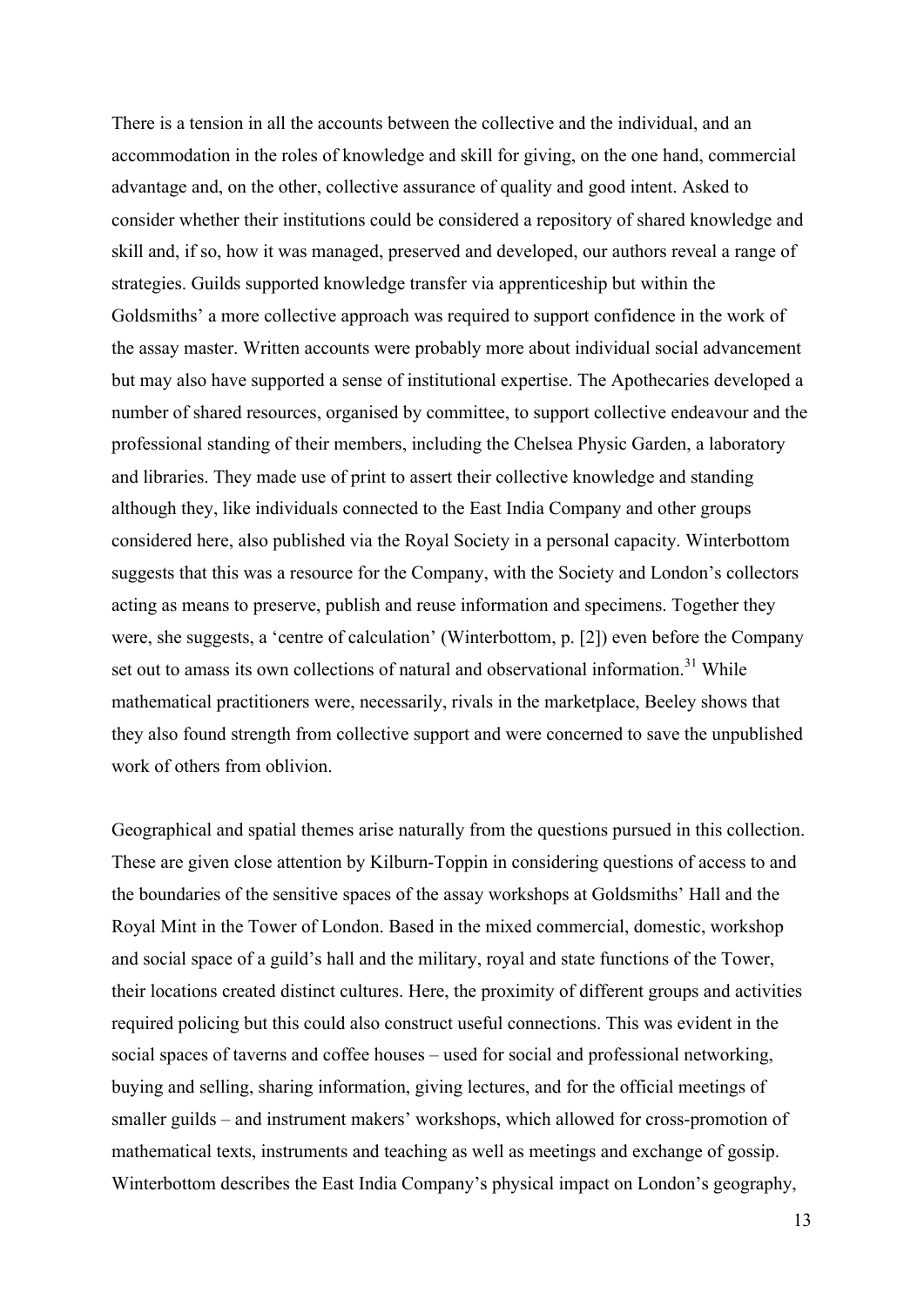while the Fire of 1666 both made the Society of Apothecaries homeless and gave them an opportunity to rebuild their Hall to include a laboratory. The Royal Society, meanwhile, was persuaded by London's social geography to return to a city-centre location, where support from wealthy merchants would, they hoped in vain, be forthcoming. The Royal Observatory's location in Greenwich kept it connected to London via the Thames, yet also in immediate proximity to the riverside maritime and military complexes to the city's east.

As in Sprat's *History*, natural knowledge and artificial practice were presented in many of London's institutional contexts as both fruit and driver of the city's artisanal and mercantile prowess. Buildings included representations of navigation bringing goods and wealth from around the world to the city's personification, via its river.<sup>32</sup> As a result, the Royal Exchange was presented as a microcosm of both the city and the world; it was, said Joseph Addison, a 'kind of emporium for the whole Earth'.<sup>33</sup> Mercury, the god of commerce and travel, frequently appears as a presiding spirit for a connected vision of trade, navigation and technical education. While Wren had him nourishing the city's mechanical arts and trade, he also appeared on the ceiling of East India House, guiding goods offered from the East to Father Thames, Britannia and the Company's ships. On the foundation medal of the Royal Mathematical School, Mercury signals the connection between the departing ships and the pupil's studies in arithmetic, geometry and astronomy.<sup>34</sup> Elsewhere, we find Mercury's rod, the caduceus, included in a London instrument-maker and bookseller's advertisement, amongst assorted mathematical instruments and texts (Figure 1). This grouping, overlooked by Euclid, author of what was taken as the foundational text for mathematical skill and knowledge, promised commercial success to those who purchased these tools and the city that nurtured them.<sup>35</sup> Such representations may not have reflected the reality of individual experience but they offered a telling vision of the role of knowledge and skill for a range of collective and institutional identities within the metropolis.

 $\overline{a}$ 

<sup>\*</sup> Science Museum, Exhibition Road, London. Email: jim.bennett@mhs.ox.ac.uk

<sup>\*\*</sup> Centre for the History of the Sciences, University of Kent. Email: r.higgitt@kent.ac.uk

**Acknowledgements:** We would like to thank the contributors to this special issue, the anonymous referees of both the proposal and this introduction and Charlotte Sleigh for her advice throughout the process. We also thank the Science Museum and Centre for the History of the Sciences at the University of Kent for their support of the workshop that led to this collection of papers, and the Leverhulme Trust for their funding of the Metropolitan Science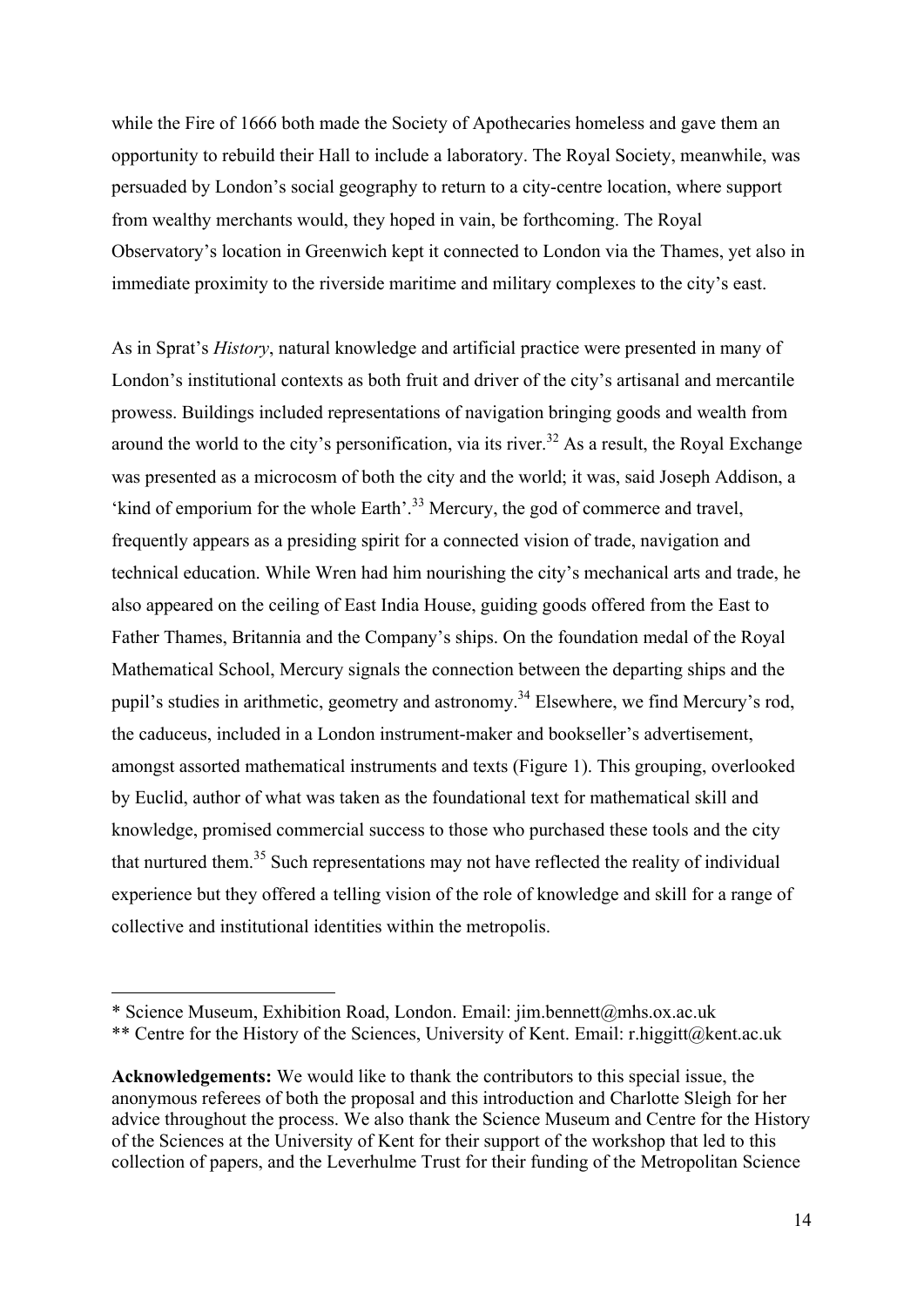research project. There were many speakers at the workshop whose contributions, although not represented in the published papers, were valuable in shaping this introduction.

<sup>1</sup> Marcia Milanesi, *Vincenzo Coronelli, Cosmographer (1650-1718)*, Turnhout: Brepols, 2016, pp.29, 146, 147, 378. A pair of these globes is in the National Maritime Museum, Greenwich, Elly Dekker, *Globes at Greenwich: A Catalogue of the Globes and Armillary Spheres in the National Maritime Museum Greenwich*, Oxford: Oxford University Press, 1999, pp. 312-316; an example of the terrestrial globe in recorded at the Library of Congress, Washington DC, https://lccn.loc.gov/91683588, accessed 3 March 2019.

2 Vincenzo Coronelli, *Viaggi del P. Coronelli* (or *Viaggio d'Italia in Inghilterra*), Venice, 1697, vol. 2, p. 150; Milanesi, op. cit. (1), pp. 258-259.

3 Coronelli, op. cit (2), vol. 2, p. 150, 'un gran Magazzino d'huomini'.

4 Coronelli, op. cit (2), vol. 2, pp. 150-151.

-

 $<sup>5</sup>$  Coronelli, op. cit (2), vol. 2, p. 153, 'Transattioni Fisicali', 'dalle tanto celebre al Mondo</sup> Società Reale'.

6 Coronelli, op. cit (2), vol. 2, p. 154, 'miei Amici di molto tempo'.

7 The best account with this perspective is still Larry Stewart, *The Rise of Public Science: Rhetoric, Technology, and Natural Philosophy in Newtonian Britain, 1660-1750*, Cambridge: Cambridge University Press, 1992.

8 Alan Q. Morton and Jane A. Wess, *Public & Private Science: the King George III Collection*, Oxford: Oxford University Press, 1993; Florence E. H. Grant, 'The Philosophical Instruments of George III: a Case Study in the Material Culture of Experimental Philosophy', PhD thesis, University of London, 2011; Florence Grant, 'Mechanical experiments as moral exercise in the education of George III', *British Journal for the History of Science* (2015) 48, pp. 195-212; John R. Millburn, *Adams of Fleet Street, Instrument Makers to George III,* Aldershot: Ashgate, 2000.

9 Margery Purver, *The Royal Society: Concept and Creation*, London: Routledge and Kegan Paul, 1967; Christopher Hill, 'The intellectual origins of the Royal Society. London or Oxford?' and A. Rupert Hall and Marie Boas Hall, 'The intellectual origins of the Royal Society. London and Oxford', *Notes and Records of the Royal Society of London* (1968) 23, pp. 144-156, 157-168.

<sup>10</sup> Jean Bernoulli, *Lettres Astronomiques*, Berlin, 1771, pp. 63-65; James A. Bennett, 'Shopping for instruments in Paris and London', in Pamela H. Smith and Paula Findlen, *Merchants & Marvels: Commerce, Science, and Art in Early Modern Europe*, New York and London: Routledge, 2002, pp. 370-395, see pp. 370-371.

<sup>11</sup> Robert Hooke, *Micrographia, or, Some Physiological Descriptions of Minute Bodies made by Magnifying Glasses with Observations and Inquiries Thereupon*, London, 1665, Preface, sig. g[2]v.

<sup>12</sup> Christopher Wren, *Parentalia: or, Memoirs of the Family of the Wrens*, London, 1750, p. 206; for an account of the speech, see Jim Bennett, 'Christopher Wren's Greshamite history of astronomy and geometry', in Francis Ames-Lewis, ed. *Sir Thomas Gresham and Gresham College: Studies in the Intellectual History of London in the Sixteenth and Seventeenth Centuries*, Aldershot: Ashgate, 1999, pp. 189-197. We return to Mercury as the god of commerce and travel at the end of this essay.

<sup>13</sup> Thomas Sprat, *The History of the Royal Society of London, for the Improving of Natural Knowledge*, London, 1667, p. 87.

 $14$  'Society' is mentioned in the founding charter, but the wording refers to the 'name' of this 'Body Corporate and Politic' as 'the Master, Wardens and Society of the Art and Mistery of Apothecaries of the City of London'. The body itself was not a 'Society'; rather its name is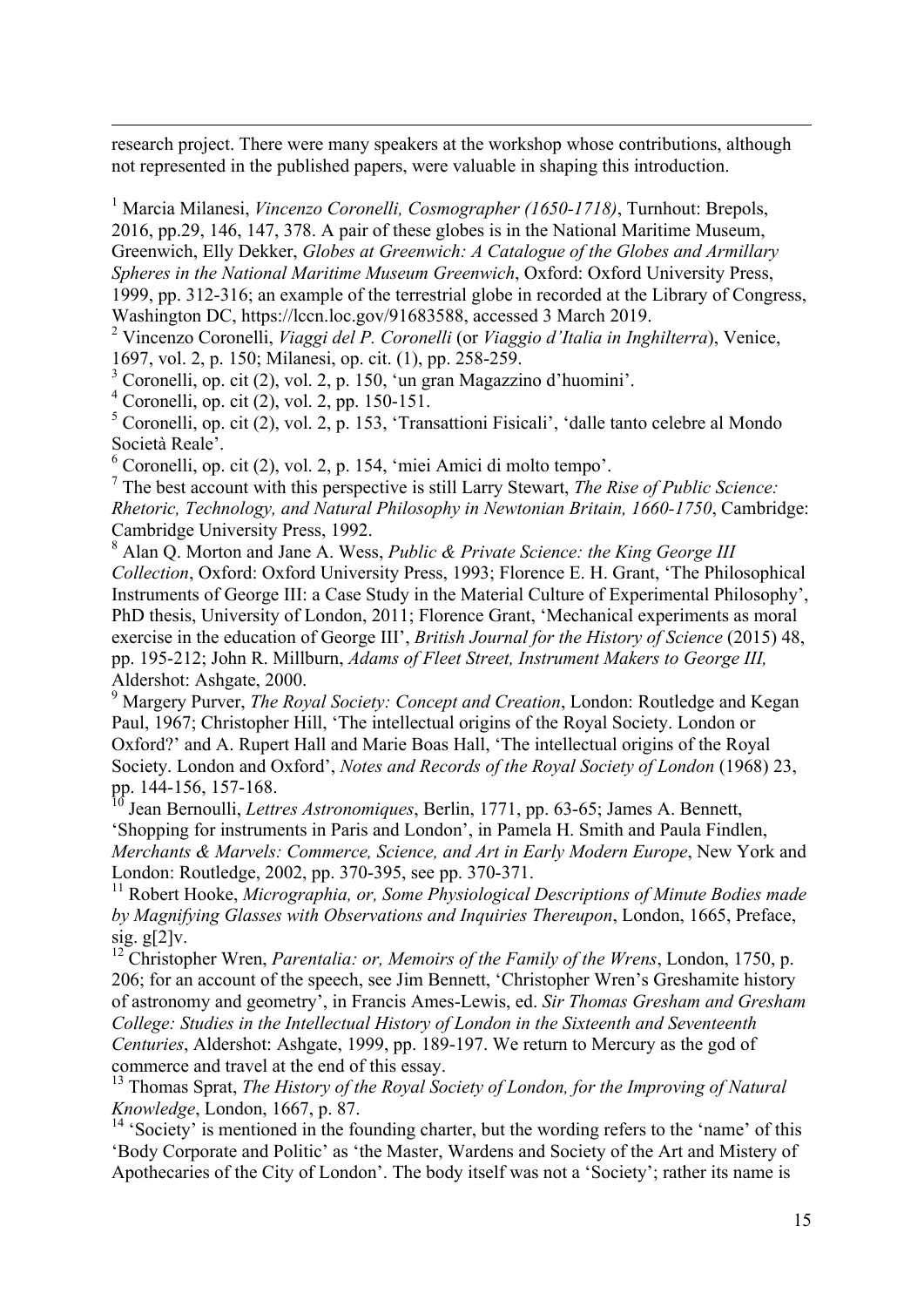compounded from a listing of the people who form it, 'the Master, Wardens and Society', using the sense 'a group of people with whom one has companionship or association' (OED). In most seventeenth-century official documents the term 'Company' is used, with 'Society' appearing again only in 1684 and gradually adopted thereafter. Cecil Wall, Charles H. Cameron and E. Ashworth Underwood, *A History of the Worshipful Society of Apothecaries of London*, New York: Oxford University Press, 1963, pp. 18-19. We are very grateful to Dr Anna Simmons for this reference and for her help with the names used by and for the Society. <sup>15</sup> Sprat, op. cit (13), pp. 78-79*.*

 $^{16}$  Sprat, op. cit (13), p. 86.

<sup>17</sup> Dorothy Stimson, <sup>23</sup> Ballad of Gresham Colledge"', *Isis* (1932) 18, pp. 103-117, see p. 108; Michael Hunter, *Science and Society in Restoration England*, Cambridge: Cambridge University Press, 1981, p.171.

 $18$  Sprat, op. cit (13), p. 88.

<sup>19</sup> Sprat, op. cit (13), p. 72. Sprat had published a similar assessment in 1665, writing of 'the reall knowledge of mankind, and nature' that 'an universal zeal towards the advancement of such designs, has not only overspread our Court and Universities: but the Shops of our Mechanicks, the fields of our Gentlemen, the Cottages of our Farmers, and the Ships of our Merchants', Thomas Sprat, *Observations on Monsieur de Sorbier's Voyage into England*, London, 1665, pp. 291-292.

 $20$  Sprat, op. cit (13), p. 80.

<sup>21</sup> Sprat, op. cit (13), pp. 400-401.

 $22$  Sprat, op. cit (13), p. 113.

 $^{23}$  For Coronelli, see Milanesi, op. cit. (1).

<sup>24</sup> Coronelli, op. cit (2), vol. 2, p. 155, 'Si può giustamente dire, che la Città tutta di Londra sia una Università'.

<sup>25</sup> Coronelli, op. cit (2), vol. 2, p. 155, 'Professori d'ogni Scienza, e di tutte l'Arti liberali'. <sup>26</sup> Mary Margaret Robischon, 'Scientific Instrument Makers in London During the

Seventeenth and Eighteenth Centuries', University of Michigan: unpublished PhD thesis (1983).

 $27$  In the earlier period see Stephen Johnston, 'Mathematical practitioners and instruments in Elizabethan England', *Annals of Science* (1991) 48, pp. 319–344 and Deborah E. Harkness, *The Jewel House: Elizabethan London and the Scientific Revolution*, New Haven and London: Yale University Press, 2007.

<sup>28</sup> Some of the documents related to this dispute were published in Sanuel Elliott Atkins and William Henry Overall, *Some Account of the Worshipful Company of Clockmakers of the City of London*, London: privately printed, 1881, pp. 138-47.

<sup>29</sup> Brian Gee, edited by Anita McConnell and A.D. Morrison-Low, *Francis Watkins and the Dollond Telescope Patent Controversy*, Farnham and Burlington: Ashgate, 2014.

<sup>30</sup> 'London 1600-1800: Communities of Natural Knowledge and Artificial Practice', workshop at the Science Museum, London, 16-17 June 2017

<https://metsci.wordpress.com/2017/05/03/open-workshop-programme/> [accessed 7 August 2018].

<sup>31</sup> See Jessica Ratcliff, 'The East India Company, the Company's museum and the political economy of natural history in the early nineteenth century', *Isis* (2016) 107, pp. 495-517; Arthur MacGregor, *Company Curiosities: Nature, Culture and the East India Company, 1600-1874*, London: Reaktion Books, 2018.

 $32$  Examples include James Thornhill's Painted Hall at the Royal Hospital, Greenwich, the decoration of the new East India House of 1729 and James Barry's series of murals, *The Progress of Human Knowledge*, for the Society of Arts (1777-1801).